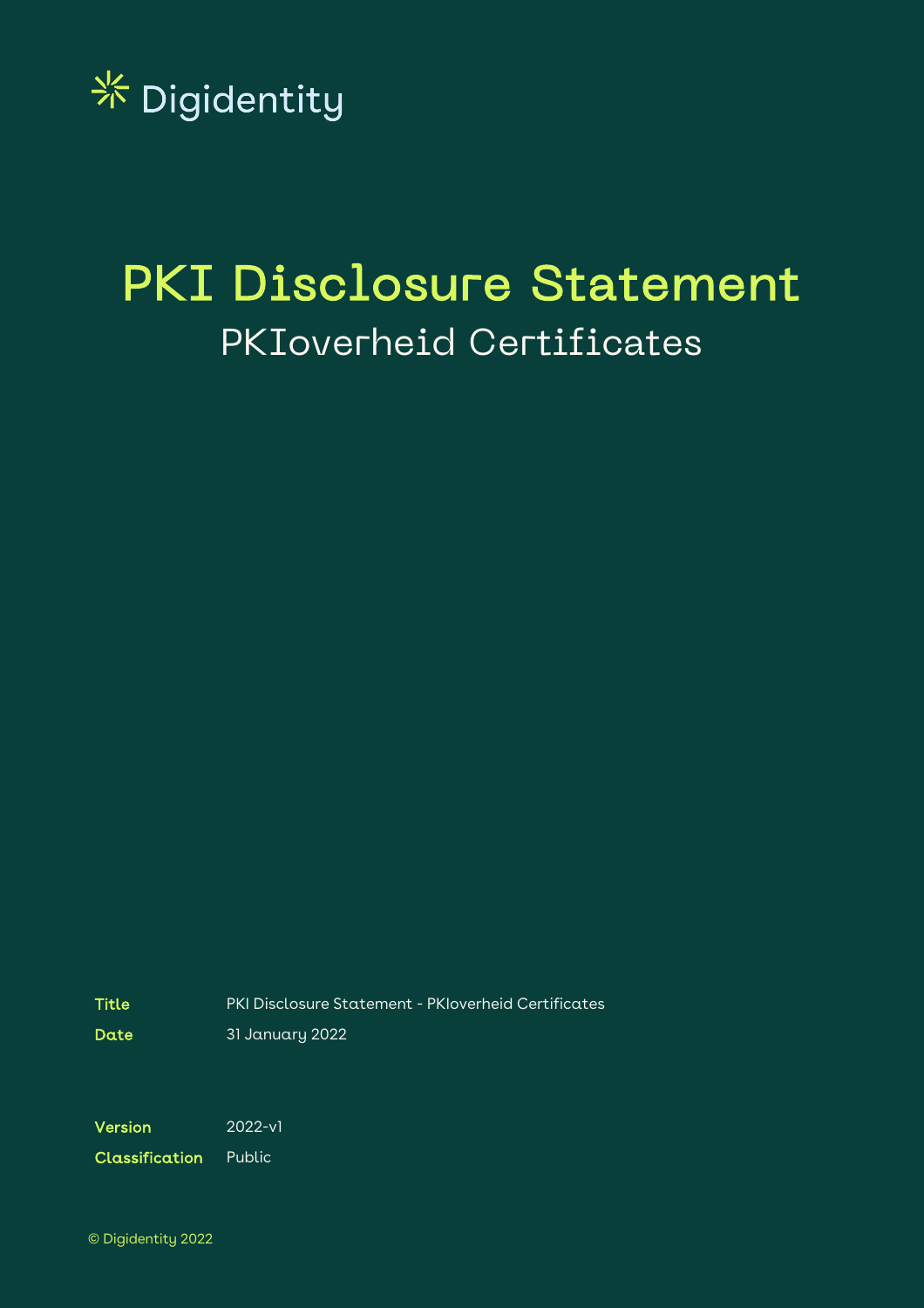# Revisions

| Version     | Date             | <b>Changes Made</b>                              |
|-------------|------------------|--------------------------------------------------|
| $2019 - v1$ | 27 February 2019 | Full revision and first publication in English   |
| $2019-v2$   | 6 December 2019  | Review and added Self Service Portal             |
| $2020 - v1$ | 9 September 2020 | Added Remote Identification                      |
| $2021-v1$   | 25 May 2021      | Add notification to end issuance of SSL/TLS PKIo |
| $2022-v1$   | 31 January 2022  | Removed PKIo Server 2020 CA                      |

(\*) All changes are marked in grey highlight.

30 Jan 2022 12:46 +0100 Den Haag

**R**O Digidentity B.V.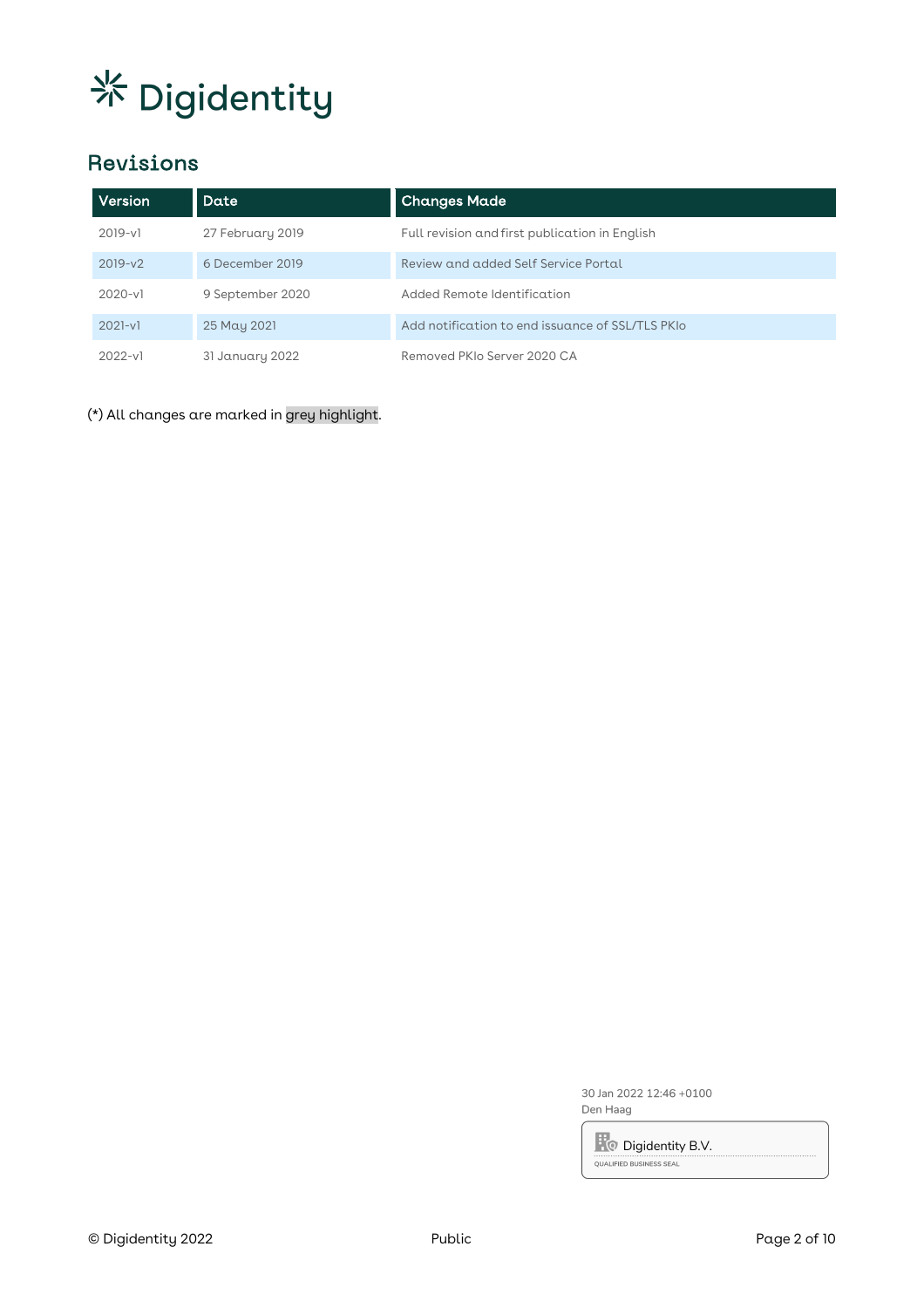

# Introduction

This PKI Disclosure Statement (PDS) is an informational document which aims to provide information about PKI services, summarising the Certification Practice Statement (CPS) for PKIoverheid certificates. The PDS is not intended as a replacement for the CPS and the CPS should be read if you want to use our products and services (see paragraph CPS).

# Contact Information

## Addresses

Digidentity B.V. Waldorpstraat 13-F, 2521 CA, 's Gravenhage (The Hague) **Netherlands** 

Digidentity B.V. Postbus 19148 2500 CC 's Gravenhage (The Hague) Netherlands

## Telephone Numbers

Reception: +31 (0)887 78 78 78 Dutch Service Desk: +31 (0)70 700 79 76

Emergency revocation line for certificates (outside of office hours): +31 (0)88 778 78 00

### Digidentity Opening Hours

Office/Reception: Monday – Friday 9.00 until 17.00

#### Service Desk NL:

Monday – Friday 8.30 until 17.00

## Public Holidays

The office/reception is closed on Dutch public holidays. The Dutch Service Desk is closed on Dutch public holidays.

#### Digidentity Website & Email Addresses

| Dutch website:                                 | https://www.digidentity.eu/nl/home/                                                |
|------------------------------------------------|------------------------------------------------------------------------------------|
| English website:                               | https://www.digidentity.eu/en/home/                                                |
| Dutch support pages:<br>English support pages: | https://helpdesk.digidentity.eu/hc/nl<br>https://helpdesk.digidentity.com/hc/en-us |
| Dutch Service Desk:                            | helpdesk@digidentity.eu                                                            |
| <b>English Service Desk:</b>                   | helpdesk@digidentity.co.uk                                                         |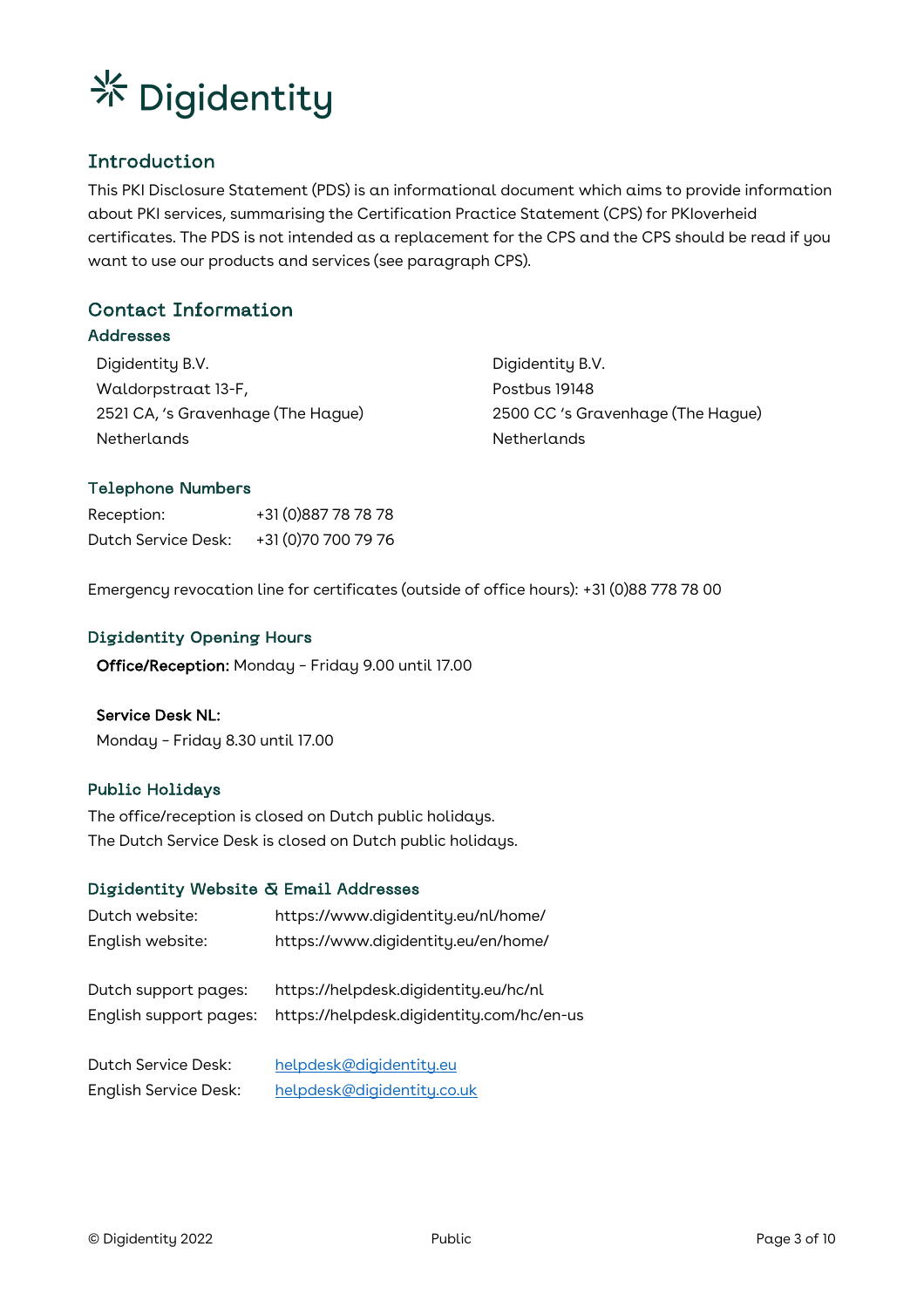

## Certificate Types

All certificates have a policy identifier, which identifies the use. The identifiers are as follows;

### Domain Burger: Personal Qualified

- Authentication Certificate: can be used to reliably authenticate the identity of a subscriber.
- Encryption Certificate: can be used for the securing of trusted information/details which are 왔다 exchanged in electronic form. This includes exchanges between people as well as people and automated systems.
- Non-repudiation Certificate: can be used to digitally sign documents. These certificates are 竖 issued as Advanced or Qualified certificates and are issued and stored on a Qualified Secure Signature Creation Device (QSCD). Digidentity complies to the EU regulations for electronic signatures No. 910/2014 (eIDAS).

At Digidentity an application can be made via the Digidentity website. Applicants will need to create an account and add personal details during the registration, including an ID via a mobile app. For products in this domain all Applicants will be required to perform a remote identification process. Once Applicants are approved and the certificate is issued to them, and they become Subscribers.

#### Domain Organisation Services: Seals for Organisations (Qualified)

- 聚 Authentication Certificate: can be used to reliably authenticate the identity of an organisation.
- Encryption Certificate: can be used for the securing of trusted information/details which are **米** exchanged in electronic form.
- Non-repudiation Certificate: can be used to digitally sign documents on behalf of an 聚 organisation. These certificates are issued as qualified certificates for electronic seals. The certificates are issued and stored on a Qualified Secure Signature Creation Device (QSCD). Digidentity complies to the EU regulations for electronic signatures No. 910/2014 (eIDAS).

At Digidentity an application can be made via the Digidentity website. Applicants will need to create an account and add personal details during the registration, including an ID via a mobile app. For products in this domain all applicants will be required to perform a remote identification process.

Applicants of these products will need to add the details of their organisation. This may involve the request of authorisation from an employer who has legal representation of the company.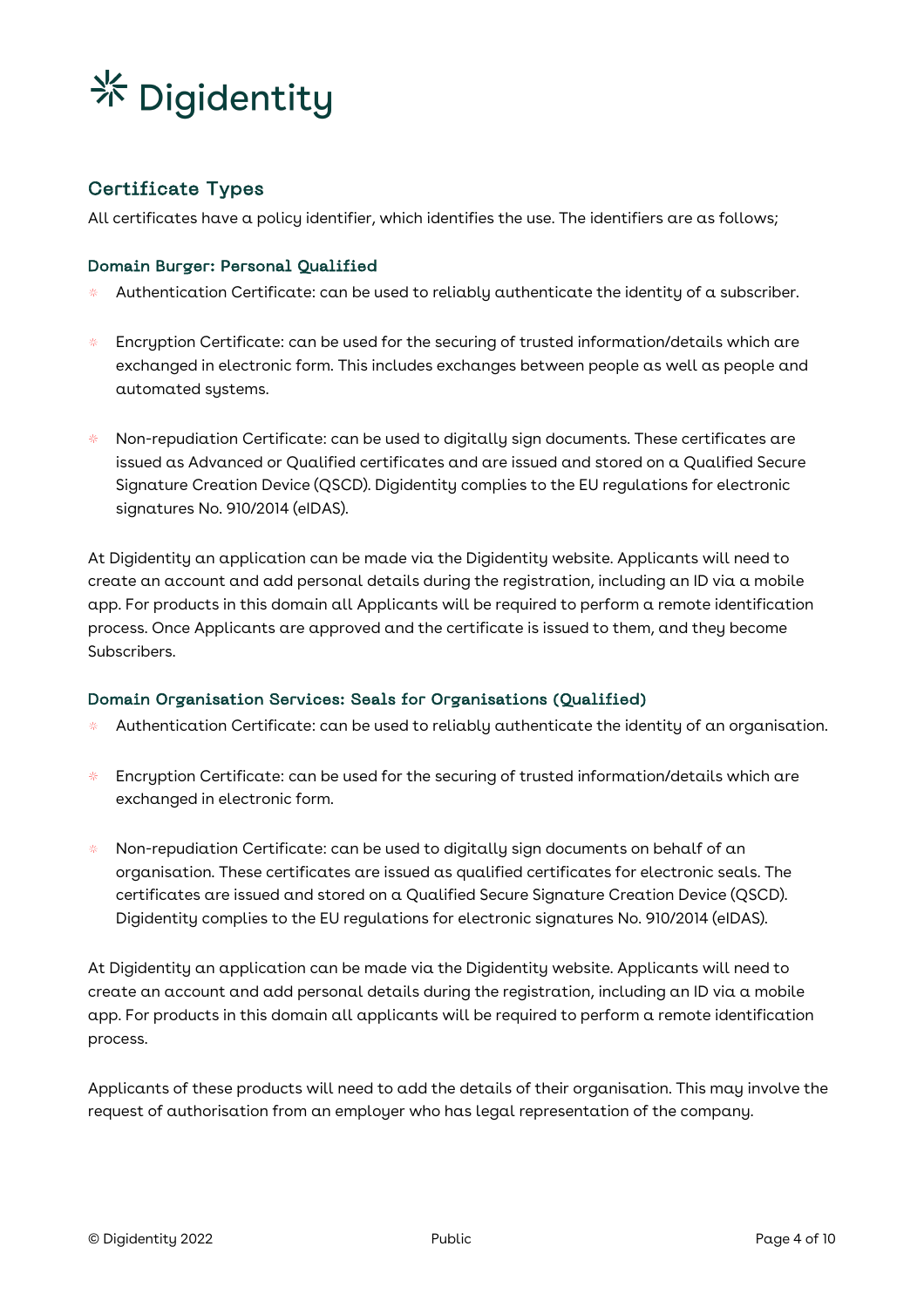## Domain Organisatie Persoon: Personal Qualified

- Authentication Certificate: can be used to reliably authenticate the identity of an organisation.
- 상산 Encryption Certificate: can be used for the securing of trusted information/details which are exchanged in electronic form.
- Non-repudiation Certificate: can be used to digitally sign documents on behalf of an organisation. These certificates are issued as qualified certificates for electronic seals. The certificates are issued and stored on a Qualified Secure Signature Creation Device (QSCD). Digidentity complies to the EU regulations for electronic signatures No. 910/2014 (eIDAS).

Within this domain, Digidentity issues personal qualified certificates for Registered Professionals (Accountants). For these certificates, we verify the registration of the professional with the Nederlandse Beroepsorganisatie van Accountants (NBA). Applicants will need to supply their NBA registration number during the process.

At Digidentity an application can be made via the Digidentity website. Applicants will need to create an account and add personal details during the registration, including an ID via a mobile app. For products in this domain all Applicants will be required to perform a remote identification process. Once Applicants are approved and the certificate is issued to them, and they become Subscribers.

Applicants of these products will need to add the details of their organisation. This may involve the request of authorisation from an employer who has legal representation of the company.

## Private Server Certificates

These certificates are SBR/Digipoort server certificates attached to an organisation. Server certificates are used for PKIoverheid SBR/Digipoort services. These certificates are issued from the PKIoverheid Private Root hierarchy.

To request a SBR/Digipoort certificate, the applicant can visit the website: https://www.digidentity.eu/en/home/ and select the SBR Certificates. In the SSL Store, you can make an account and fill in the required data. For all requests a Certificate Signing Request (CSR) is required. Full instructions can be obtained from the Service Desk, or the support pages NL.

For the certificate the following is checked;

- Identity of the Certificate Manager and Legal Representative of the Organisation;
- ※ Identity document;
- Remote Identification of Certificate Manager and Legal Representative; ※
- A valid Kamer van Koophandel (Chamber of Commerce) registration;

Digidentity will require acceptance of the Terms & Conditions and where applicable, authorisations for non-legal representatives to carry out PKI certificate related tasks. In all certificate requests,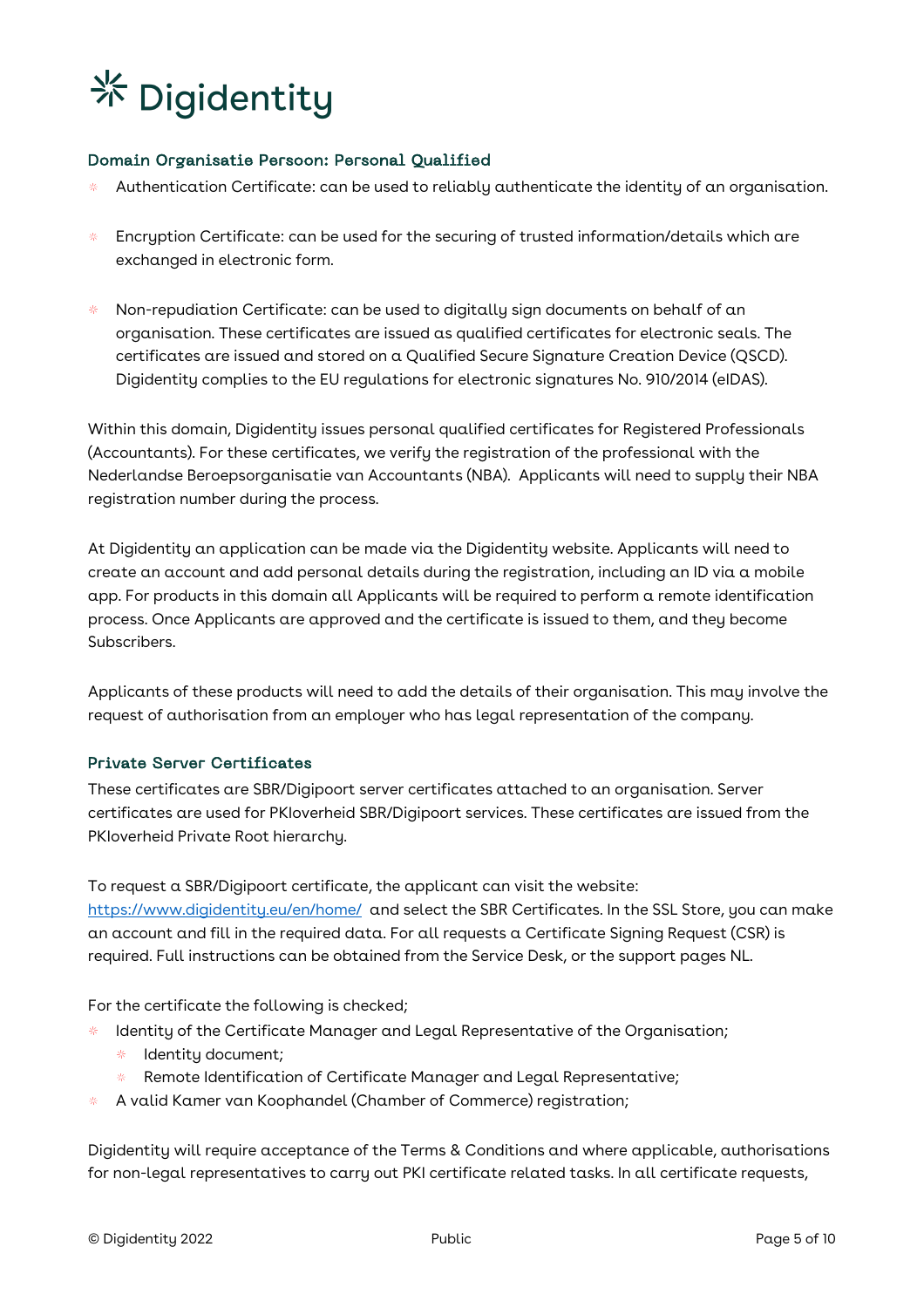the use of a Fully Qualified Domain Name (FQDN) will require a validation that the domain is under the control of the subscriber or its legal representatives.

## Certificate Usage

Digidentity issues subscriber certificates for:

- Server certificates for Digipoort (Digidentity BV PKIoverheid Private Services CA G1) OID 2.16.528.1.1003.1.3.15.1.1
	- Server (OVCP) OID 2.16.528.1.1003.1.2.8.6 상산
- Personal certificates for Registered Professionals (Digidentity BV PKIoverheid Organisatie Persoon CA - G3) – OID 2.16.528.1.1003.1.3.5.8.1
	- Professional Authentication (NCP+) OID 2.16.528.1.1003.1.2.5.1 sk.
	- 柴。 Professional Encryption (NCP+) – OID 2.16.528.1.1003.1.2.5.3
	- Professional Non-Repudiation (QCP-n-qscd) OID 2.16.528.1.1003.1.2.5.2 柴
- Personal certificates (Digidentity BV PKIoverheid Burger CA 2021) OID 2.16.528.1.1003.1.3.3.2.1
	- 琴 Personal Authentication (NCP+) – OID 2.16.528.1.1003.1.2.3.1
	- Personal Encryption (NCP+) OID 2.16.528.1.1003.1.2.3.3 茶
	- 条 Personal Non-Repudiation (QCP-n-qscd) – OID 2.16.528.1.1003.1.2.3.2
- Organisation certificates (Digidentity BV PKIoverheid Organisatie Services CA 2021) OID 2.16.528.1.1003.1.3.5.8.3
	- ※ Organisation Authentication (NCP+) – OID 2.16.528.1.1003.1.2.5.4
	- Organisation Encryption (NCP+) OID 2.16.528.1.1003.1.2.5.5
	- Organisation Non-Repudiation (QCP-l-qscd) OID 2.16.528.1.1003.1.2.5.7

## Certificate Application

A certificate application can be submitted by a:

- [1] Natural person applying for a personal qualified certificate
- [2] Natural person legally representing an Organisation (legal entity) and applying for a business qualified certificate for electronic seals for the organisation.
- [3] Natural person applying for a personal qualified certificate for Registered Professionals
- [4] Natural person legally representing an Organisation (legal entity) and applying for a server certificate for that Organisation.

The Applicant is responsible to provide Digidentity with correct and up-to-date data required for the generation and issuance of certificates and for the correct use of the certificates. The Applicant warrants to Digidentity and Relying Parties that it will abide by the Terms & Conditions, and the CPS.

The Applicant is required to accept the Terms & Conditions, Privacy Statement and if applicable, sign the certificate contract. If any of the information required to issue a certificate is missing/incomplete or produces a negative outcome e.g. the organisation is in bankruptcy, or the identification document is indicated not to be genuine, then Digidentity will reject the application for a certificate. For certificates for Registered Professionals, a KvK registration is required.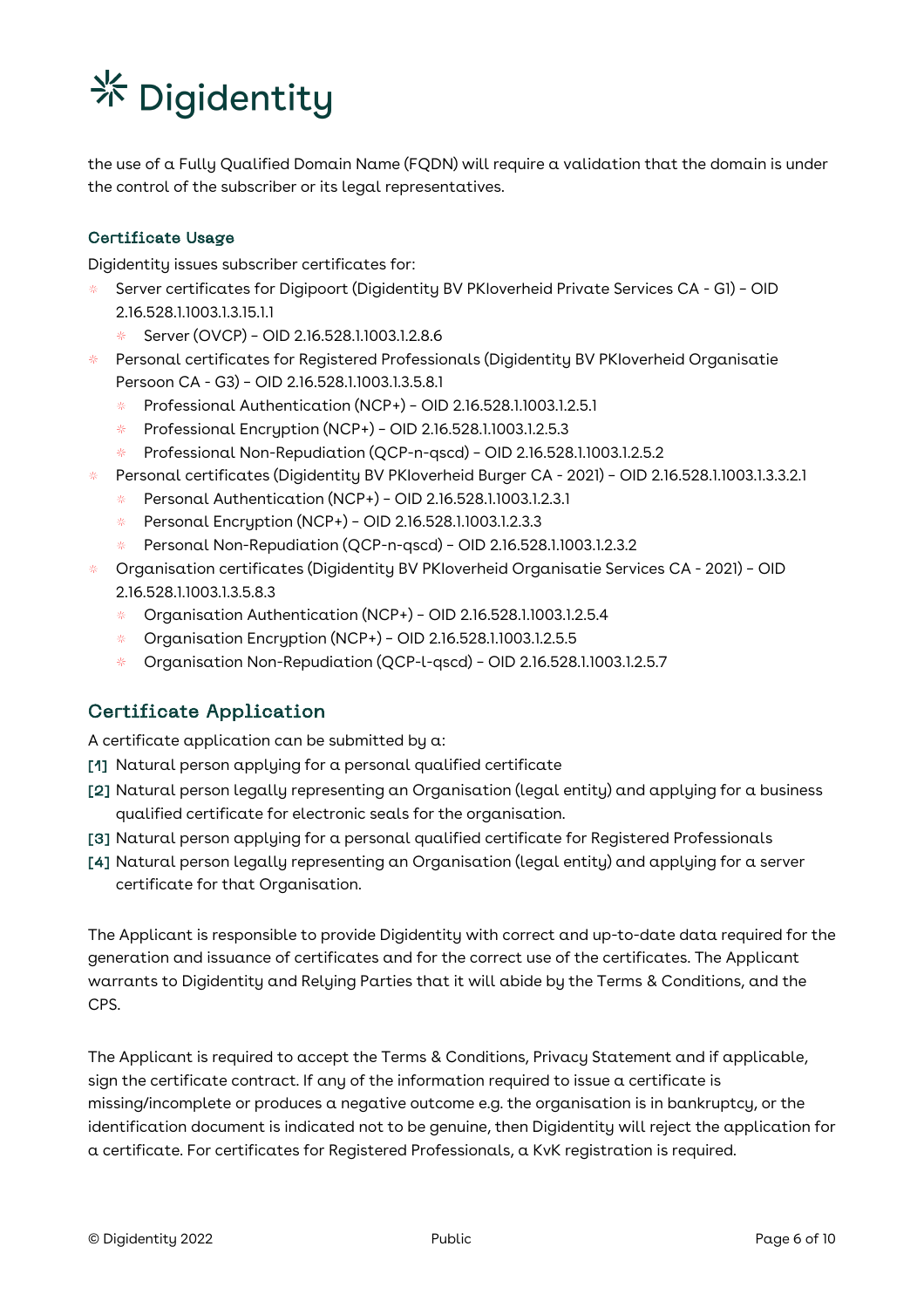Subscribers have obligations in the use of the certificate, which are set out in the General Terms & Conditions. Prior to any certificate issuance the subscriber will be required to accept the General Terms & Conditions.

## Certificate Revocation

Revocation can be requested by:

- The subscriber 柴
- $*$  A legal representative or authorised person of the organisation
- Digidentity
- Organisations of Registered Professionals
- Authorities/regulators involved in the regulation of PKIo activities, e.g. Logius

Digidentity has the mandatory requirement to revoke certificates if there is notification that the subscriber/or legal representative in the certificate is deceased.

Revocation of certificates can be performed:

- [1] By Subscriber themselves by logging in their account and requesting the revocation of issued certificates
- [2] During office hours (8.30 17.00 hours) by calling the Service Desk at +31 (0)88 78 78 78
- [3] Outside of office hours by calling the emergency revocation line at +31 (0)88 778 78 00

Subscriber is able to log into their account and click "Revoke certificates" or "Change two-factor authentication". The subscriber is able view their virtual smartcard which contain their certificates. By deleting a specific virtual smartcard, all three (3) associated certificates (authentication, encryption and non-repudiation) will be revoked. Revocation occurs immediately.

Revocation must be performed by the subscriber. If you call Digidentity for revocation, we will support you in accessing your account and enable you to revoke your certificates yourself. Digidentity will not revoke the certificate on your behalf.

To revoke server certificates, the Subscriber or Company Manager must log into their account to access the Self-Service Portal (SSP). In the SSP, the Subscriber or Company Manager can select the certificate to be revoked. A confirmation of the revocation is sent via email.

## Limitations of Use

Certificates issued may only be used for the purposes that they were issued, as explained in corresponding CPS, in the General Terms & Conditions and as identified in the key usage field of the certificate itself. Certificates are prohibited from being used for any other purpose that described, and all certificate usage must be done within the limits of applicable laws.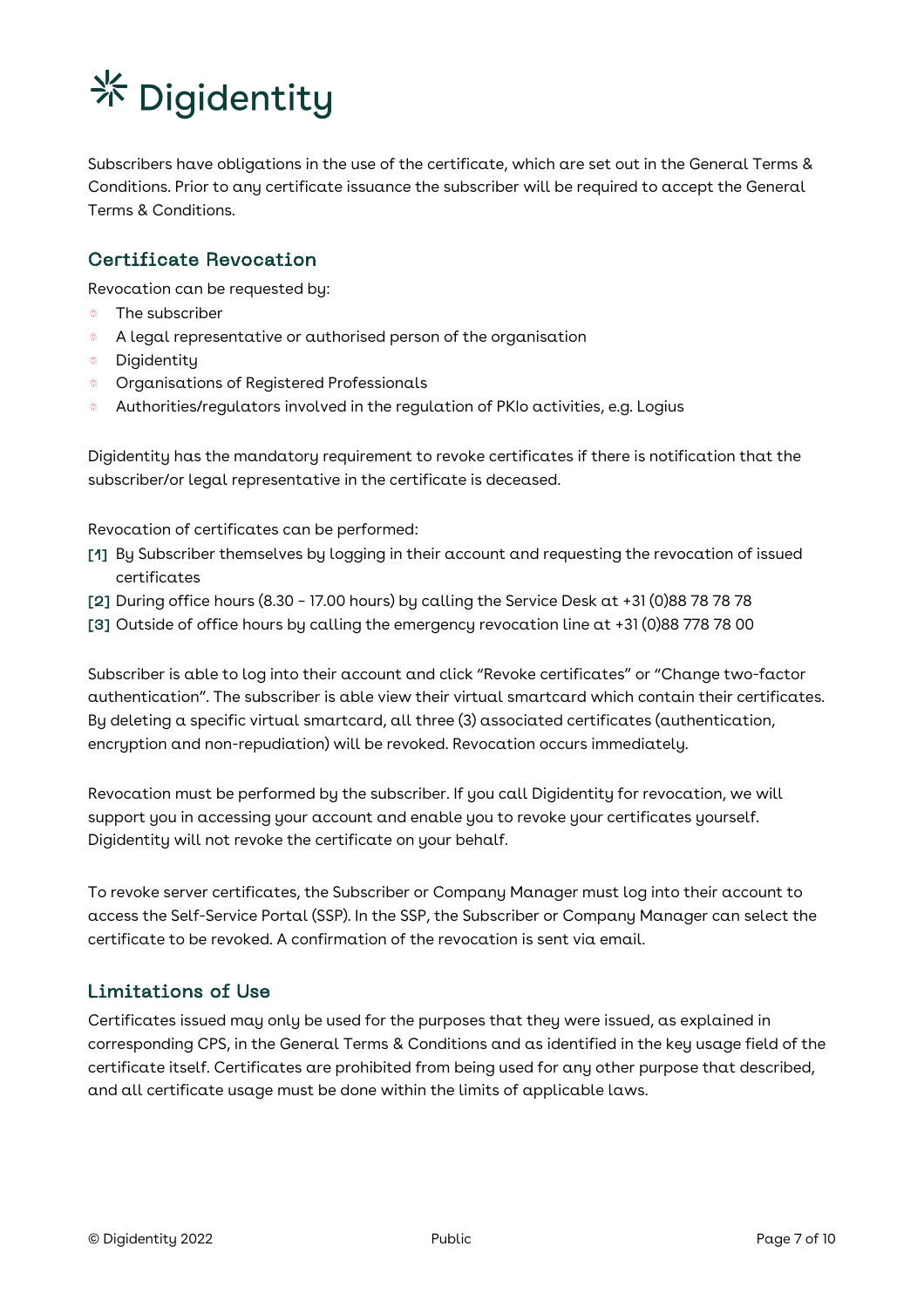# Obligations of Subscribers

The Subscriber is responsible to provide Digidentity with correct and up-to-date data required for the generation and issuance of certificates and for the correct use of the certificates. The Subscriber warrants to Digidentity and Relying Parties that it will abide by the General Terms & Conditions, and the CPS.

The Subscriber is required to accept the General Terms & Conditions, Privacy Statement and if applicable, sign the certificate contract. If any of the information required to issue a certificate is missing/incomplete or produces a negative outcome e.g. the organisation is in bankruptcy, or the identity document is indicated not to be genuine, then Digidentity will reject the application for a certificate.

Subscribers have obligations in the use of the certificate, which are set out in the General Terms & Conditions and a contract where applicable. Prior to any certificate issuance the subscriber will be required to accept the General Terms & Conditions and the terms stated within any contract.

Acknowledge that Digidentity reserve the right to immediately revoke the certificate if the applicant has violated the terms and conditions, contractual agreements or used the certificate for other purposes than provided in the CPS;

Acknowledge that Digidentity reserve the right to immediately revoke the certificate if it is discovered the certificate has been used/is being used, or will be used for any criminal activity, including phishing, fraud or for the distribution of malware/viruses.

# Certificate Status Checking Obligations of Relying Parties

Relying parties may only use the public key of the certificate for the purposes described in the relying party agreements with Digidentity, and as described in the CPS.

Relying parties are responsible for verifying:

- [1] certificate validity.
- [2] validity of the complete chain of certificates, up to the root certificate.
- [3] revocation status of the certificate.
- [4] limitations on any use of the certificate
- [5] authenticity of all Certificate Status information is verified by the electronic signature by which the information has been signed

Relying parties that fail to check the status of the certificate cannot legitimately rely on the certificate.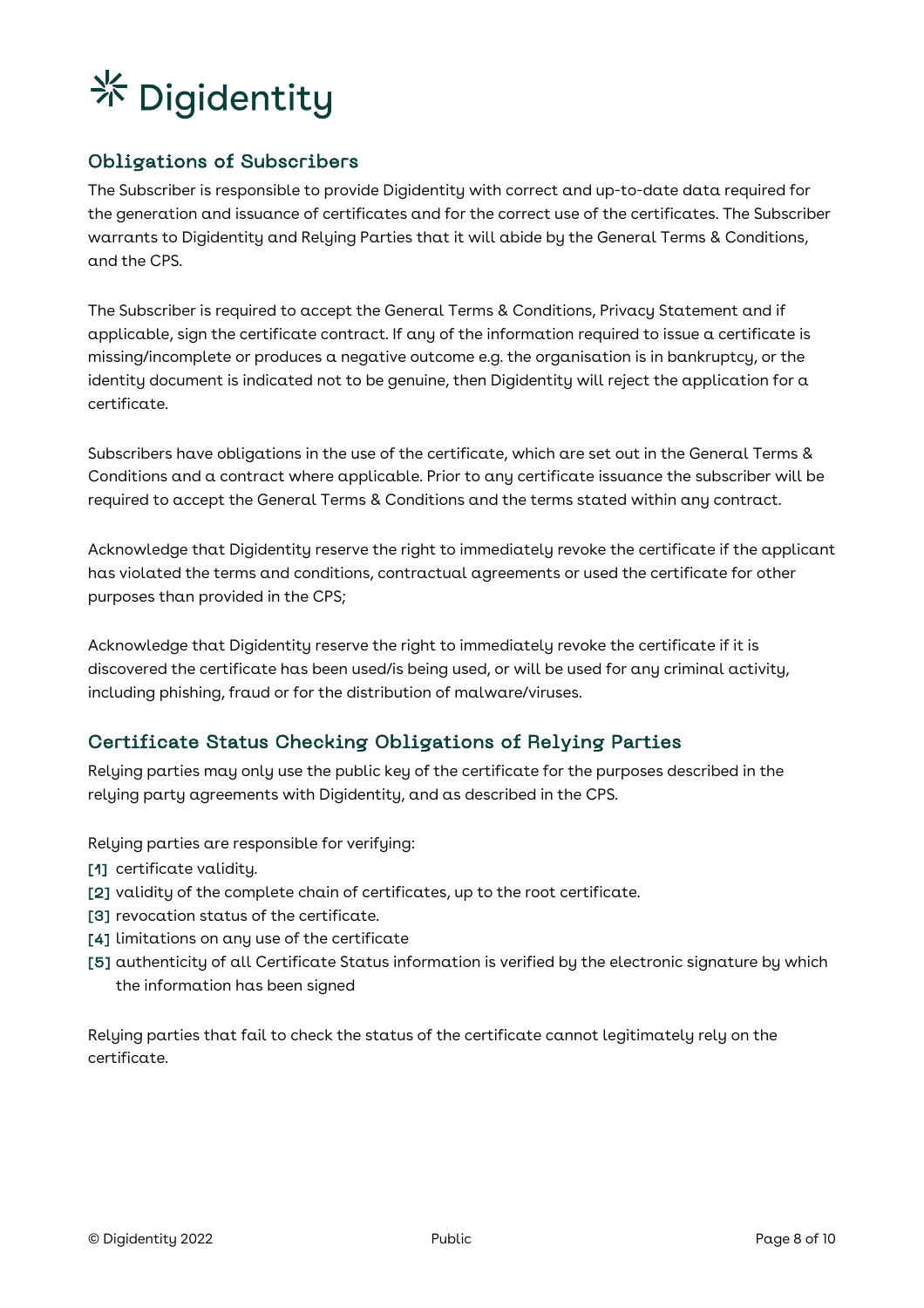

# Limitations of Warranty & Liability

Digidentity will in no case be liable for the loss of profit, loss of sales, damage to reputation, loss of contracts, loss of customers, loss of use of any software or data, loss or use of any computer or other equipment (unless directly due to breakage of this CPS), wasted time of management or other personnel, losses or liabilities relating to or related to other contracts, indirect damage or loss, consequential damage or loss, special loss or damage. Loss includes full or partial loss or decrease in value.

We refer to the General Terms & Conditions and the CPS (https://cps.digidentity-pki.com/) for further detail on liability and warranties

# Applicable Agreements & CPS

### Terms & Conditions

The Terms & Conditions are applicable to all services of Digidentity, and can be found on the website:

| Dutch:   | https://www.digidentity.eu/nl/home/#terms-and-conditions |
|----------|----------------------------------------------------------|
| English: | https://www.digidentitu.eu/en/home/#terms-and-conditions |

### **CPS**

The applicable CPS, product specific terms and this document link, are available on the Digidentity website via this link: (https://cps.digidentity-pki.com/)

#### Privacy Statement

The Privacy Statement is available on the Digidentity website via this link: https://www.digidentity.eu/privacystatement.pdf

## Refund Policy

Digidentity does not have a refund policy.

## Applicable Law, Complaints and Dispute Resolution

The Agreement is governed by the laws of the Netherlands. Any provisions within these laws that may lead to the applicability of any other legal system or laws will not be applied.

Our complaints procedure is available on our website at: https://www.digidentity.eu/complaintsprocedure.pdf

Any information we receive about our services and products is taken seriously. Any complaints will be handled with the ultimate aim of resolving the issue.